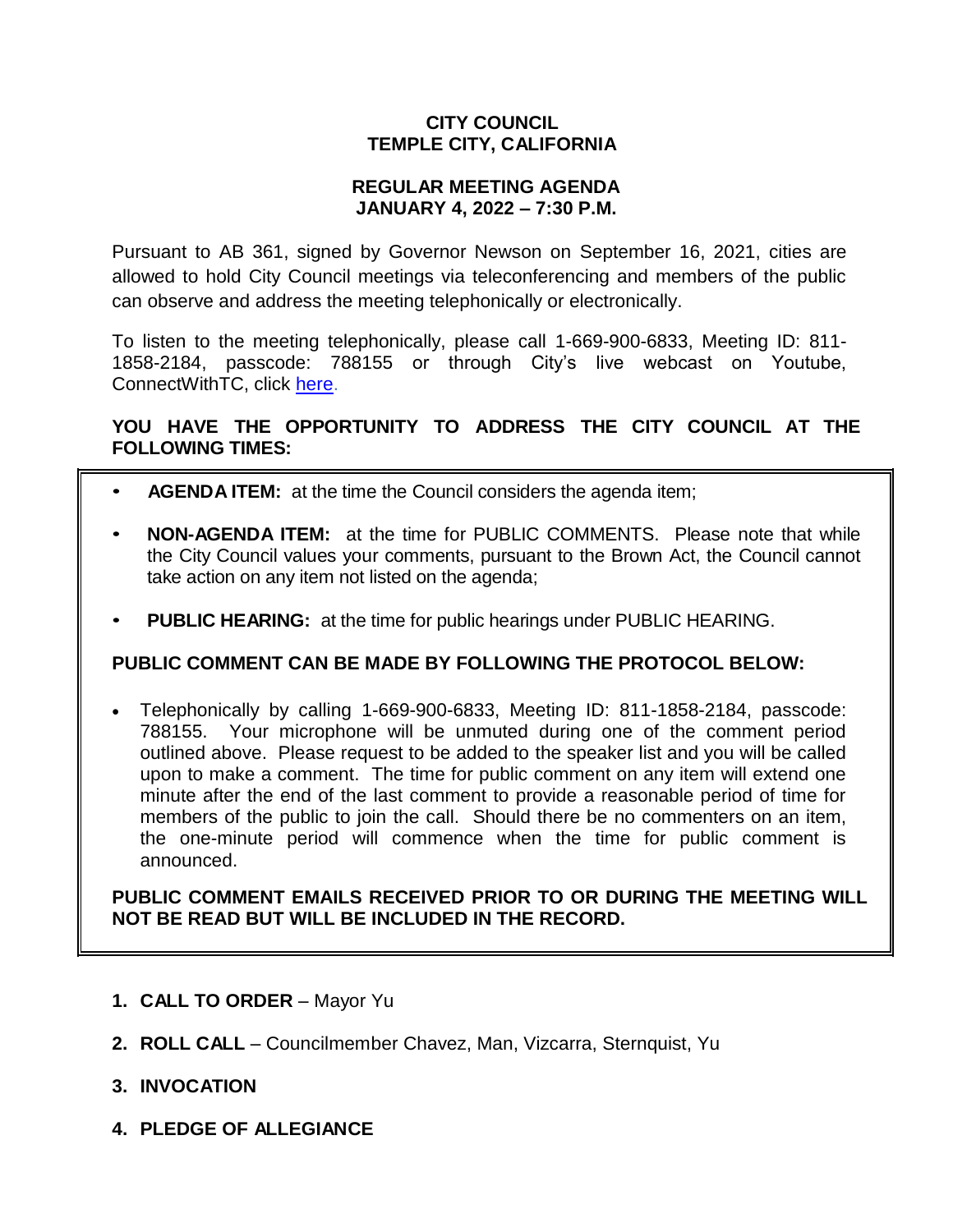# **5. CEREMONIAL MATTERS – PRESENTATIONS** – None

# **6. PUBLIC COMMENTS ON ITEMS NOT LISTED ON THE AGENDA**

The City Council will now hear public comments regarding items **not listed** on the agenda. The procedure to address the City Council is highlighted on the first page of this agenda. The City Council will close this public comment period 1 minute after the last speaker, but in no event will this public comment period exceed 30 minutes total. There is a second public comment period at the end of the meeting.

# **7. CONSENT CALENDAR**

All Consent Calendar items may be approved in a single motion as recommended unless removed for further discussion. If members of the City Council or persons in the audience wish to discuss any matters listed on the Consent Calendar, please address them at this time.

Recommendation: Approve Items A through E per recommendations.

# [A. APPROVAL OF MINUTES](https://www.ci.temple-city.ca.us/DocumentCenter/View/17223/7A_CCM---2021-12-21)

The City Council is requested to review and approve the Minutes of the Regular City Council Meeting of December 21, 2021.

Recommendation: Approve.

# B. [PARKS AND RECREATION](https://www.ci.temple-city.ca.us/DocumentCenter/View/17224/7B_PRC-Regular-Meeting-Actions_Staff-Report-2022-1-4) COMMISSION ACTIONS

The City Council is requested to receive and file the actions of the Park and Recreation Commission Regular Meeting of December 15, 2021.

Recommendation: Receive and file.

# C. [SECOND READING AND ADOPTION OF ORDINANCE NO. 21-1059](https://www.ci.temple-city.ca.us/DocumentCenter/View/17225/7C_SB9_Staff-Report-for-Ordinance-21-1059_v2-final)  [IMPLEMENTING PROVISIONS OF SB-9 \(ATKINS\) RELATING TO URBAN LOT](https://www.ci.temple-city.ca.us/DocumentCenter/View/17225/7C_SB9_Staff-Report-for-Ordinance-21-1059_v2-final)  **[SPLITS](https://www.ci.temple-city.ca.us/DocumentCenter/View/17225/7C_SB9_Staff-Report-for-Ordinance-21-1059_v2-final)**

SB-9 amended Section 66452.6 of, and added Sections 65852.21 and 66411.7 to, the California Government Code to allow for urban lot splits. Ordinance No. 21-1059 seeks to improve upon the State's efforts by addressing issues that the State did not previously consider or further strengthening the State's efforts.

Recommendation: Waive further reading and adopt Ordinance No. 21-1059 implementing provisions of SB-9 (Atkins) relating to urban lot splits.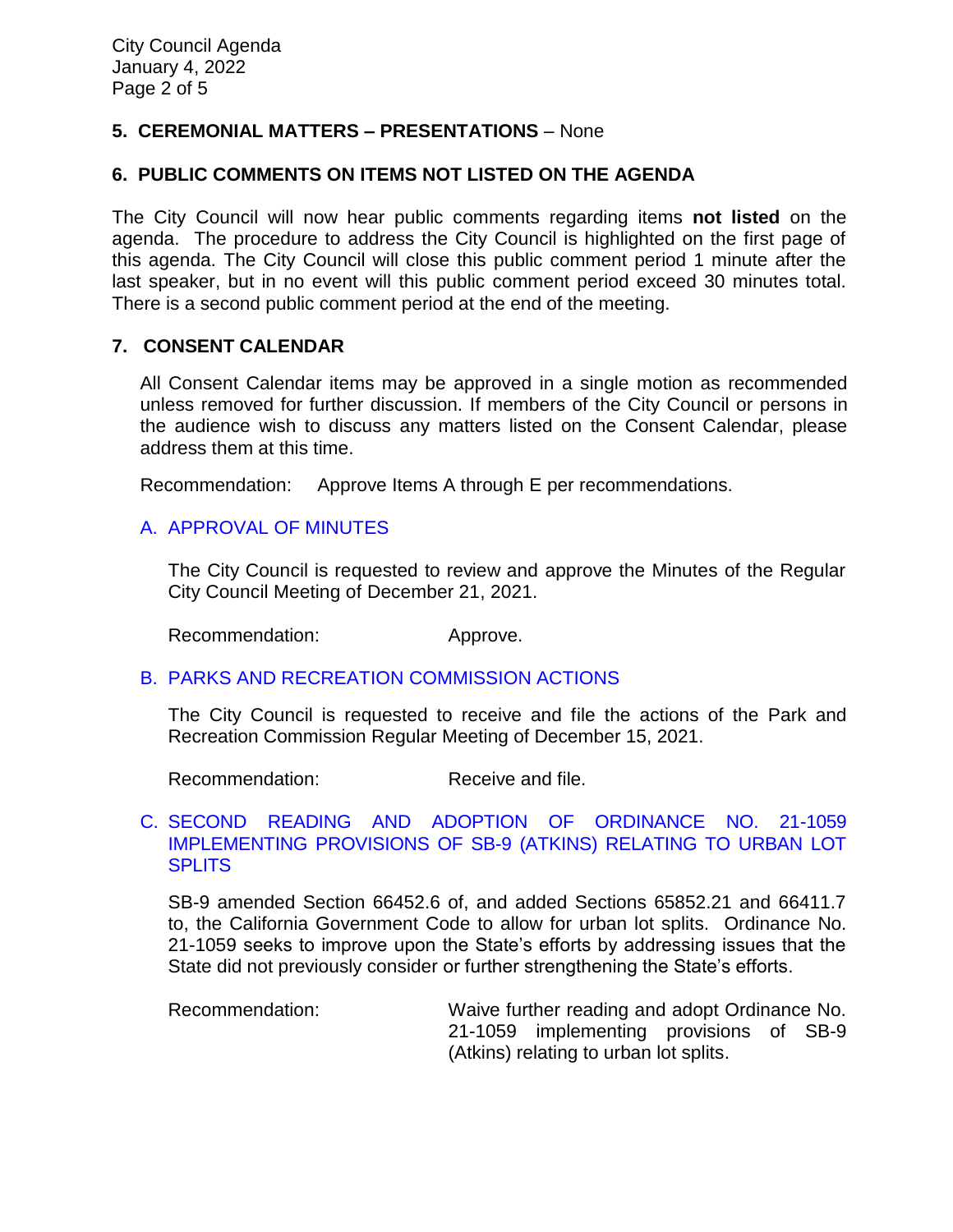# D. [VISA CARD REPORT](https://www.ci.temple-city.ca.us/DocumentCenter/View/17226/7D_10422-Visa-Card-Staff-Report)

The City Council is requested to receive and file the Visa Card Report.

Recommendation: Receive and file.

#### E. [ADOPTION OF RESOLUTION NO. 22-5577](https://www.ci.temple-city.ca.us/DocumentCenter/View/17227/7E_Warrant-Register_Reso-No-22-5577-10422---Warrants--Demands-FY-2021-2022---Copy) APPROVING PAYMENT OF BILLS [FOR FISCAL YEAR 2021-22](https://www.ci.temple-city.ca.us/DocumentCenter/View/17227/7E_Warrant-Register_Reso-No-22-5577-10422---Warrants--Demands-FY-2021-2022---Copy)

The City Council is requested to adopt Resolution No. 22-5577 authorizing the payment of bills.

Recommendation: Adopt Resolution No. 22-5577

### **8. PUBLIC HEARING** – None

#### **9. UNFINISHED BUSINESS** – None

#### **10. NEW BUSINESS**

A. [DISCUSSION AND POSSIBLE ADOPTION OF RESOLUTION TO CONTINUE TO](https://www.ci.temple-city.ca.us/DocumentCenter/View/17228/10A_Remote-Meeting_Staff-Report)  [ALLOW CITY COUNCIL MEETINGS TO BE HELD REMOTELY, CONSISTENT](https://www.ci.temple-city.ca.us/DocumentCenter/View/17228/10A_Remote-Meeting_Staff-Report)  WITH [ASSEMBLY BILL 361](https://www.ci.temple-city.ca.us/DocumentCenter/View/17228/10A_Remote-Meeting_Staff-Report)

The City Council is requested to consider the safety and procedural issues involved in continuing to hold remote meetings pursuant to AB 361 and, if the facts so require, to adopt Resolution No. 22-5576 to authorize the Council and Commissions to meet virtually through February 12, 2022.

Presentation: City Manager and City Attorney

Recommendation:

- 1. Discuss the continued use of teleconferencing or videoconferencing for Brown Act-covered public meetings of the City Council and City commissions; and
- 2. Either adopt attached Resolution No. 22-5576 to authorize the continued use of such technology for meetings for a period of 30 days or take no action.

# **11. UPDATE FROM CITY MANAGER**

#### **12. UPDATE FROM CITY ATTORNEY**

- **13. COUNCIL REPORTS REGARDING AD HOC OR STANDING COMMITTEE MEETINGS** 
	- A. SCHOOL DISTRICT/CITY STANDING COMMITTEE (Councilmember Man and Councilmember Chavez) – Formed 1/3/2012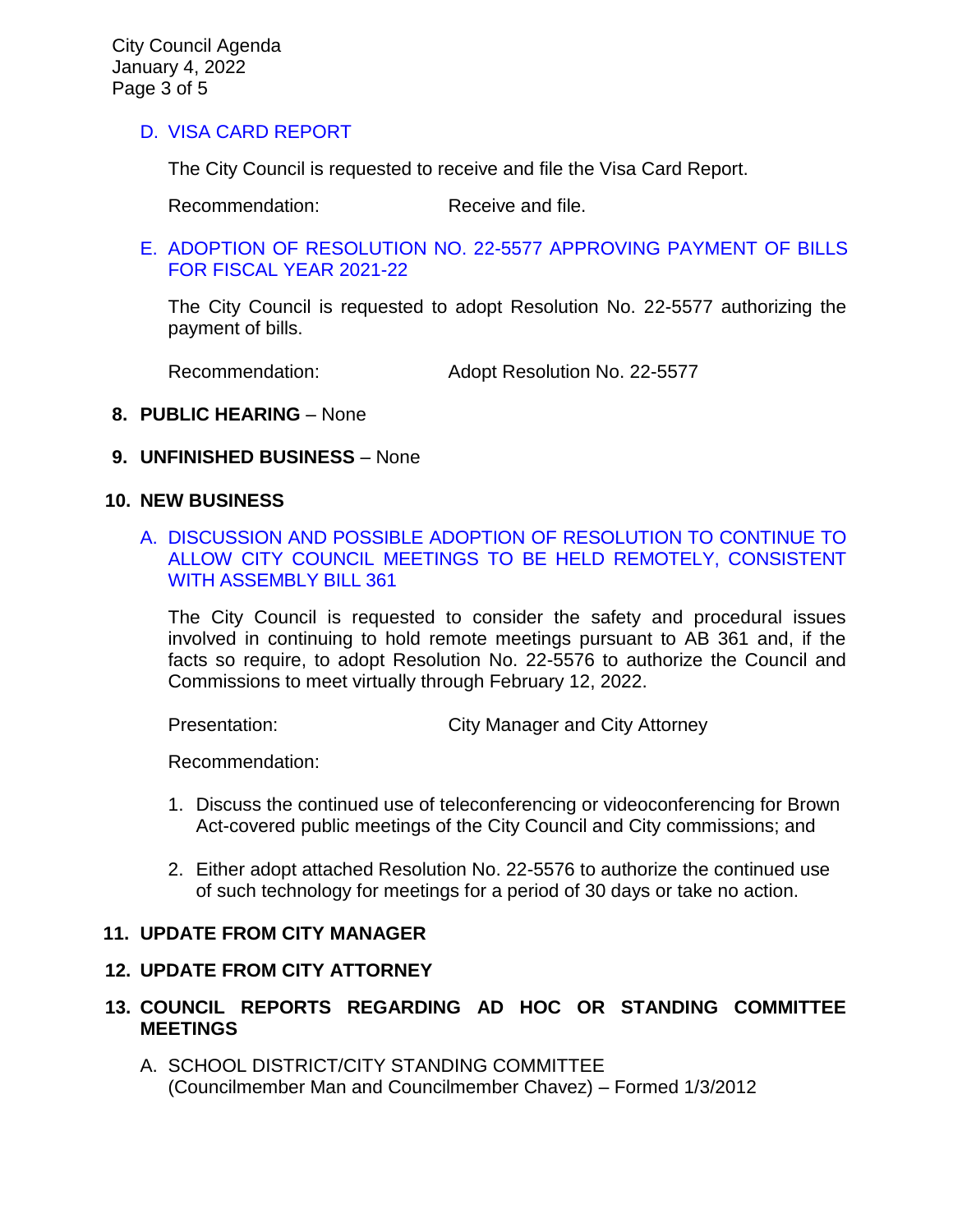City Council Agenda January 4, 2022 Page 4 of 5

- B. LAS TUNAS DOWNTOWN REVITALIZATION STANDING COMMITTEE (Councilmember Chavez and Mayor Yu) – Formed 2/18/2014
- C. FUTURE DEVELOPMENT OF CITY PROPERTIES STANDING COMMITTEE (Mayor Yu and Councilmember Man) – Formed 2/18/2014
- D. AUDIT STANDING COMMITTEE (Councilmember Chavez and Mayor Yu) – Formed 7/15/2014
- E. FACILITIES, PUBLIC WORKS, AND INFRASTRUCTURE STANDING COMMITTEE (Mayor Yu and Councilmember Man) – Formed 4/4/2017
- F. PRIMROSE PARK ART ELEMENT AD HOC (Councilmember Vizcarra and Mayor Yu) – Formed 5/19/20
- G. CITY BASED HOMELESS PLAN STANDING COMMITTEE (Councilmember Vizcarra and Mayor Pro Tem Sternquist) – Formed 3/16/21

# **14. COUNCIL ITEMS SEPARATE FROM THE CITY MANAGER'S REGULAR AGENDA**

- A. COUNCILMEMBER CHAVEZ
- B. COUNCILMEMBER MAN
- C. COUNCILMEMBER VIZCARRA
- D. MAYOR PRO TEM STERNQUIST
- E. MAYOR YU

# **15. ADDITIONAL PUBLIC COMMENTS ON ITEMS NOT LISTED ON THE AGENDA**

The City Council will now hear additional public comments regarding items not listed on the agenda. The procedure to address the City Council is highlighted on the first page of this agenda.

# **16. ADJOURNMENT**

| <b>PLANNING COMMISSION</b><br><b>TRANSPORTATION AND PUBLIC SAFETY</b> | 7:30 P.M. JANUARY 11, 2022<br>7:30 P.M. JANUARY 12, 2022 |
|-----------------------------------------------------------------------|----------------------------------------------------------|
| <b>COMMISSION</b>                                                     |                                                          |
| <b>CITY COUNCIL</b>                                                   | 7:30 P.M. JANUARY 18, 2022                               |
| <b>PARKS &amp; RECREATION COMMISSION</b>                              | 7:30 P.M. JANUARY 19, 2022                               |